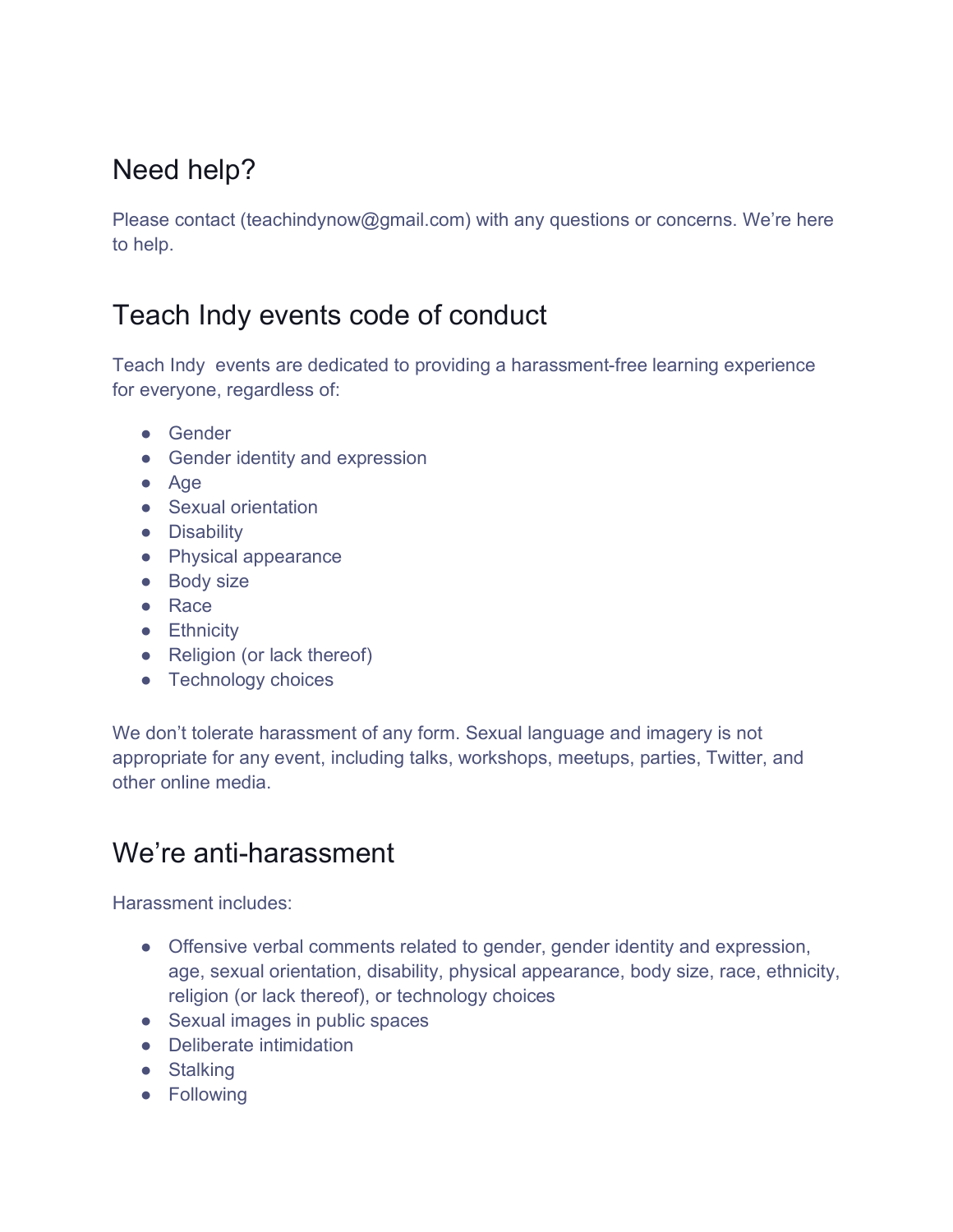- Harassing photography or recording
- Sustained disruption of talks or other events
- Inappropriate physical contact
- Unwelcome sexual attention

# Reporting

If someone makes you or anyone else feel unsafe or unwelcome, please report it to an event organizer or Teach Indy staff as soon as possible.

Harassment and other code of conduct violations reduce the value of our event for everyone. We want you to be comfortable at our event. You can make a report either personally or anonymously.

If you see a code of conduct violation and you're comfortable doing so, let the person know that what they did is inappropriate and ask them to stop. That person should immediately stop the behavior and correct the issue.

If the behavior continues, or if you're uncomfortable speaking up:

- 1. Contact event organizers or Teach Indy staff as soon as possible (in person at the event, anonymously, or via email)
- 1. An event organizer or Teach Indy staff member will either take immediate action or address the issue and take further action as soon as possible

When taking a personal report, our event organizer or Teach Indy staff will ensure you're safe and can't be overheard. They may involve other event staff to ensure your report is managed properly. Once you're safe, we'll ask you to tell us what happened. We realize this can be upsetting, but we'll handle it as respectfully as possible, and you can bring someone to support you. You won't be asked to confront anyone and we won't tell anyone who you are.

Our team will be happy to help you:

- 1. Contact venue security, local law enforcement, or local support services
- 2. Provide escorts, or otherwise assist you to feel safe for the duration of the event

We value you and appreciate your attendance.